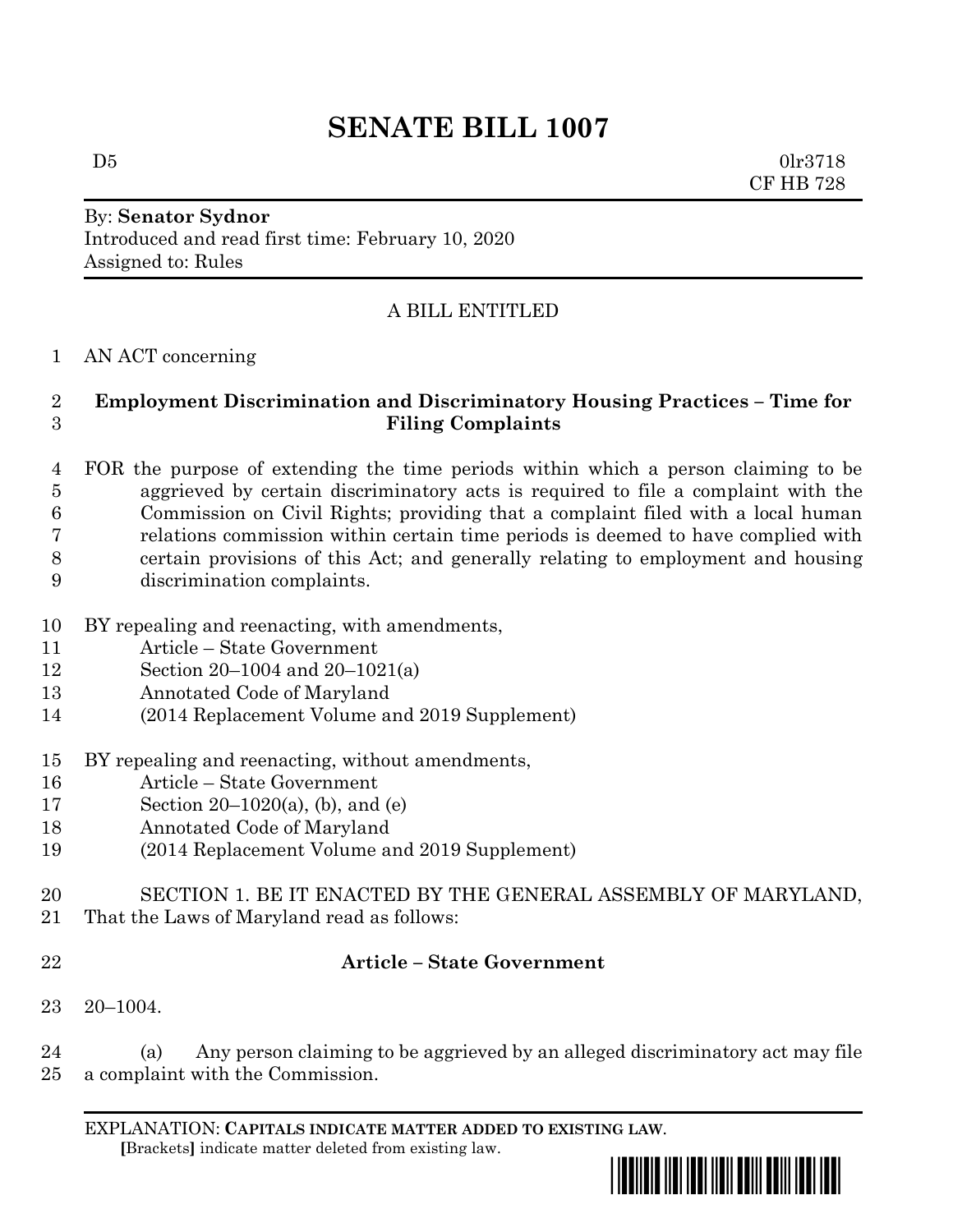|                                  | $\sqrt{2}$                                                                                                                                                                                                   |                      | <b>SENATE BILL 1007</b>                                                                                                                                                                                                                                                             |  |
|----------------------------------|--------------------------------------------------------------------------------------------------------------------------------------------------------------------------------------------------------------|----------------------|-------------------------------------------------------------------------------------------------------------------------------------------------------------------------------------------------------------------------------------------------------------------------------------|--|
| $\mathbf 1$                      | (b)                                                                                                                                                                                                          | The complaint shall: |                                                                                                                                                                                                                                                                                     |  |
| $\overline{2}$                   |                                                                                                                                                                                                              | (1)                  | be in writing;                                                                                                                                                                                                                                                                      |  |
| $\boldsymbol{3}$                 |                                                                                                                                                                                                              | (2)                  | state:                                                                                                                                                                                                                                                                              |  |
| $\overline{4}$<br>$\overline{5}$ | the name and address of the person or State or local unit alleged<br>(i)<br>to have committed the discriminatory act; and                                                                                    |                      |                                                                                                                                                                                                                                                                                     |  |
| 6                                |                                                                                                                                                                                                              |                      | (ii)<br>the particulars of the alleged discriminatory act;                                                                                                                                                                                                                          |  |
| 7                                |                                                                                                                                                                                                              | (3)                  | contain any other information required by the Commission; and                                                                                                                                                                                                                       |  |
| $8\,$                            |                                                                                                                                                                                                              | (4)                  | be signed by the complainant under oath.                                                                                                                                                                                                                                            |  |
| 9<br>10<br>11                    | $\left( \text{c} \right)$                                                                                                                                                                                    | (1)                  | Except as provided in [paragraph] PARAGRAPHS (2) AND (3) of<br>(i)<br>this subsection, a complaint shall be filed within 6 months after the date on which the<br>alleged discriminatory act occurred.                                                                               |  |
| 12<br>13<br>14                   |                                                                                                                                                                                                              |                      | A complaint filed with a federal or local human relations<br>(ii)<br>commission within 6 months after the date on which the alleged discriminatory act occurred<br>shall be deemed to have complied with subparagraph (i) of this paragraph.                                        |  |
| 15<br>16<br>17                   |                                                                                                                                                                                                              | (2)                  | (I)<br>A COMPLAINT ALLEGING AN UNLAWFUL EMPLOYMENT<br>PRACTICE OTHER THAN HARASSMENT SHALL BE FILED WITHIN 300 DAYS AFTER THE<br>DATE ON WHICH THE ALLEGED DISCRIMINATORY ACT OCCURRED.                                                                                             |  |
| 18<br>19<br>20<br>21             | OF THIS PARAGRAPH.                                                                                                                                                                                           |                      | (II) A COMPLAINT FILED WITH A FEDERAL HUMAN RELATIONS<br>COMMISSION WITHIN 6 MONTHS OR A LOCAL HUMAN RELATIONS COMMISSION<br>WITHIN 300 DAYS SHALL BE DEEMED TO HAVE COMPLIED WITH SUBPARAGRAPH (I)                                                                                 |  |
| 22<br>$^{23}$                    |                                                                                                                                                                                                              | (3)                  | A complaint alleging harassment against an employer shall be<br>(i)<br>filed within 2 years after the date on which the alleged harassment occurred.                                                                                                                                |  |
| 24<br>$25\,$<br>26<br>27         |                                                                                                                                                                                                              |                      | A complaint filed with a federal human relations commission<br>(ii)<br>within 6 months or a local human relations commission within 2 years after the date on<br>which the alleged harassment occurred shall be deemed to have complied with<br>subparagraph (i) of this paragraph. |  |
| 28<br>29<br>30                   | (d)<br>The Commission, on its own motion, and by action of at least three<br>commissioners, may issue a complaint in its name in the same manner as if the complaint<br>had been filed by an individual, if: |                      |                                                                                                                                                                                                                                                                                     |  |
| 31                               |                                                                                                                                                                                                              | (1)                  | the Commission has received reliable information from an individual                                                                                                                                                                                                                 |  |